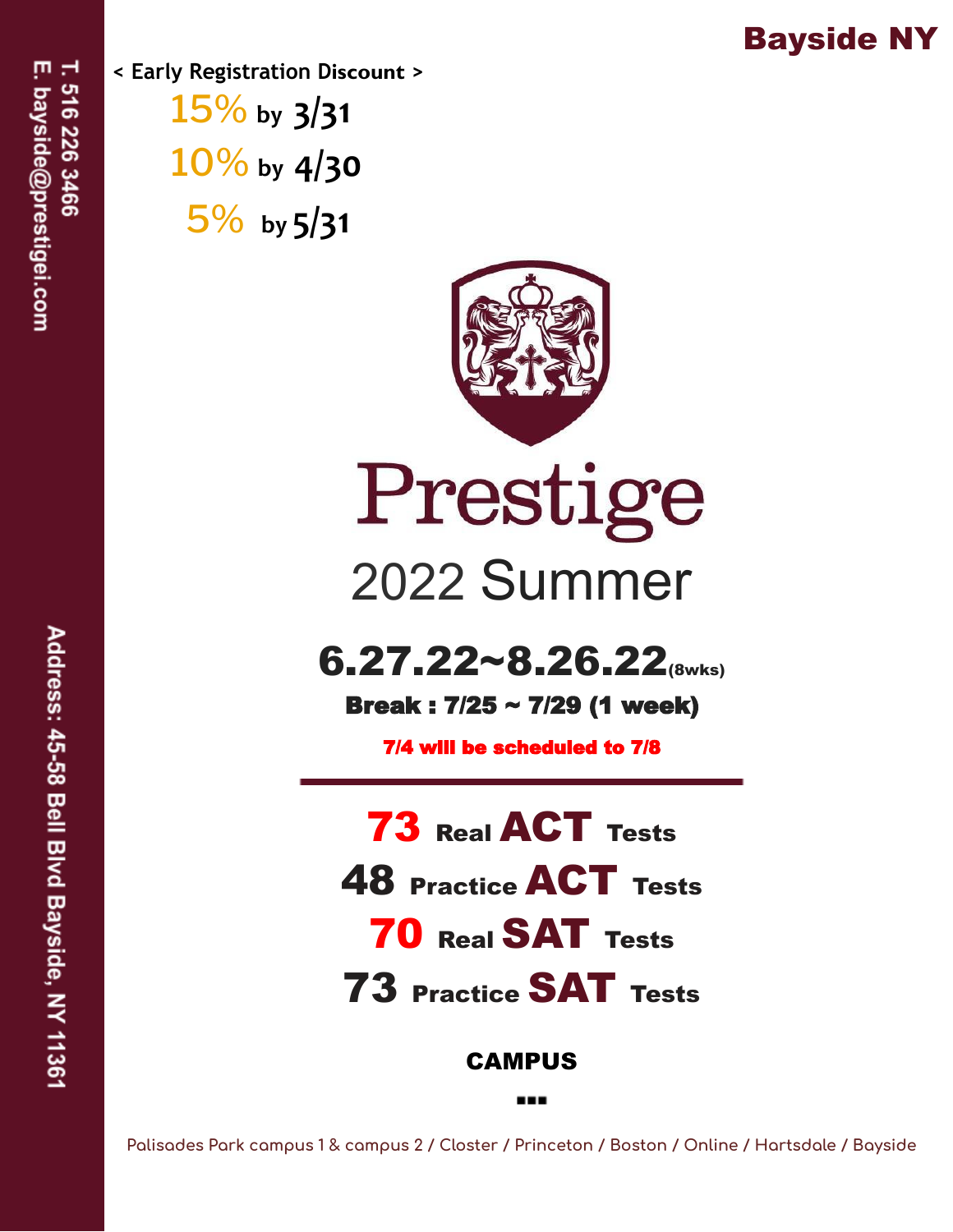# restige

#### Summer Schedule



\*Material fee of \$100 will be applied to all our classes. Subject to Change to reflect test date/deadline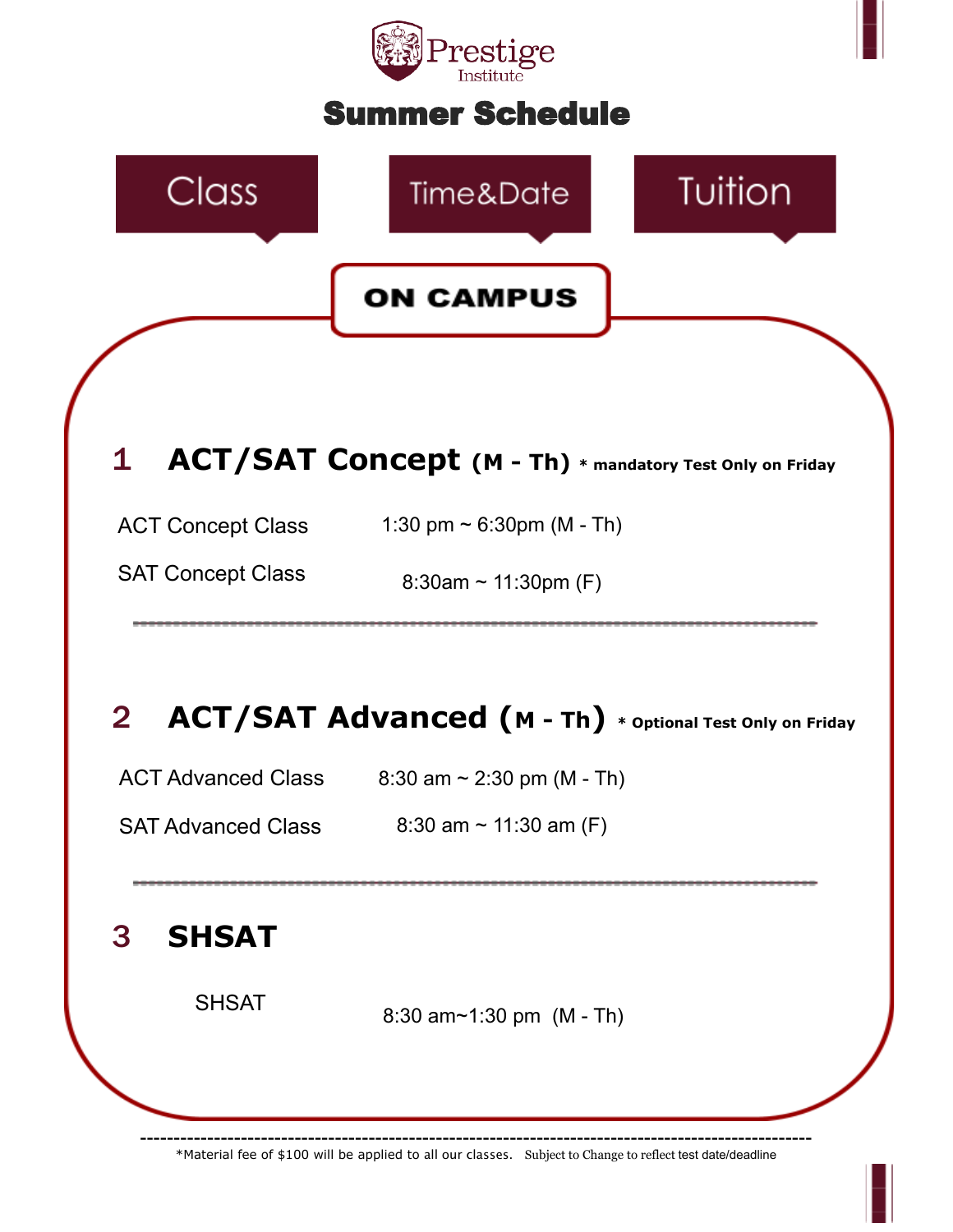

#### Summer Schedule



#### 5 **Special Programs**

AMC 8 10:00am~11:30pm (M -Th)

AMC 10 11:30pm~1:00pm (M -Th)

Academic Writing 0 5:00pm~6:00pm (M&W)

Academic Writing 1 5:00pm~6:30pm (M&W)

Academic Writing 2 5:00pm~6:30pm (T&Th)

Other Language  $\qquad -$  Latin / Spanish / French TBD

\*Material fee of \$100 will be applied to all our classes. Subject to Change to reflect test date/deadline